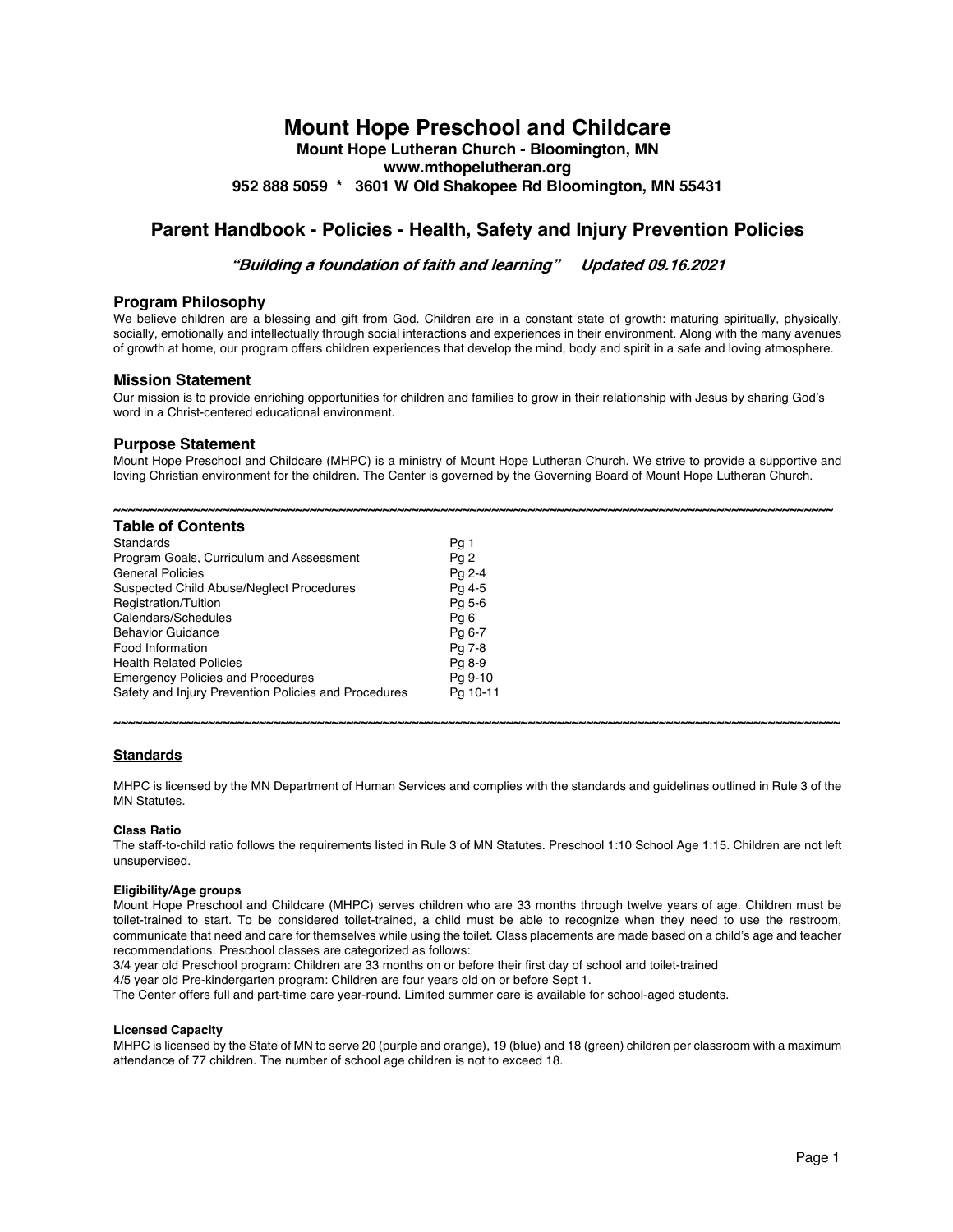# **Program Plan**

A copy of the Child Care Program Plan may be reviewed by obtaining a copy from the Director. It is also posted on the MHPC bulletin board.

# **Program Goals, Curriculum and Assessment**

### **Program Goals and Curriculum**

The framework for learning is provided in the Early Childhood Indicators of Progress: Minnesota's Early Learning Standards. The primary purpose of the standards is to provide a framework for understanding and communicating a common set of developmentally appropriate expectations for young children within a context of shared responsibility and accountability for helping children meet these expectations. The framework provided by the Early Childhood Indicators of Progress is enhanced by the use of The Creative Curriculum.

Goals for children include: To… Develop a healthy self-concept Develop social and emotional maturity Develop an enjoyment of the creative experience Develop trust in adults Develop their growing faith and understanding of God's love Develop independence and responsibility for self Develop a sense of security and feeling of success Develop skills in the physical, cognitive and language areas

#### **Assemblies/Field trips**

The children will have an opportunity to expand their learning through onsite assemblies. At times the children may take a walking field trip within the neighborhood. A parental written permission slip is required for participation. Emergency forms and first aid kits are brought off-site.

#### **Programs**

The Center hosts two programs/performance opportunities during the school year: a Christmas Program and Spring Musical. Music class is taught three times weekly and chapel is led once weekly.

## **Conferences**

Parent-teacher conferences are held twice yearly, once in the fall and again in the spring. Participation in conferences is encouraged as a way to establish goals and review documentation of progress. Conference dates are posted on the calendar. Sign-ups for time slots will be made available one month prior to conferences. Meetings can be scheduled with teachers to discuss specific concerns at any time.

## **Communication**

A yearly calendar is provided to each family. Teachers communicate through weekly newsletters. A weekly newsletter from the Director is also sent electronically.

# **General Policies**

#### **Scan Card Policy**

The building is secure and locked during most Center hours for the safety of staff and children. Scan cards are provided by MHPC to each family. Lost cards can be replaced for \$5.

#### **Confidentiality/Photo and Video Use**

All information obtained regarding any family/child is considered confidential. Information collected by our program will be shared with staff on a need-to-know basis. Teachers may use the information during in-service trainings to identify children's interests and needs. MHPC requires families to sign a form agreeing NOT to publish photos or video on the internet of a MHPC child other than their own. Teachers use digital photos and video to capture classroom activities. Parental permission is required before Mount Hope can use a child's image outside of the Center.

#### **Non-Discrimination Policy**

MHPC admits students of any race, color, nationality or ethnic origins to the rights, privileges, programs and activities generally accorded or made available to students in the Center. We do not discriminate on the basis of race, sex, color or national or ethnic origin in the administration of our educational plans, admissions policies or any other school-administer programs.

#### **Arrival and Departure Procedures/Policies**

Parents and guardians park in the parking lot, lock their cars and bring their child to their classroom. A hook is designated for each child's jacket and backpack. An authorized adult is required to both sign the child in and then out again at pick-up. Staff may ask for a picture ID of anyone picking up to ensure our students' safety. Parents will be called if arriving after 12:00/5:00. At 12:10 and 5:10 emergency contacts will be called. No one under age 16 is allowed to pick-up. Children will only be released to adults listed on that child's Emergency Form. Written notice needs to be provided to make additions/changes to the list of those authorized to pick-up. If there has been no contact by 5:30, the police will be called. A note will be left with a phone number to call regarding the situation.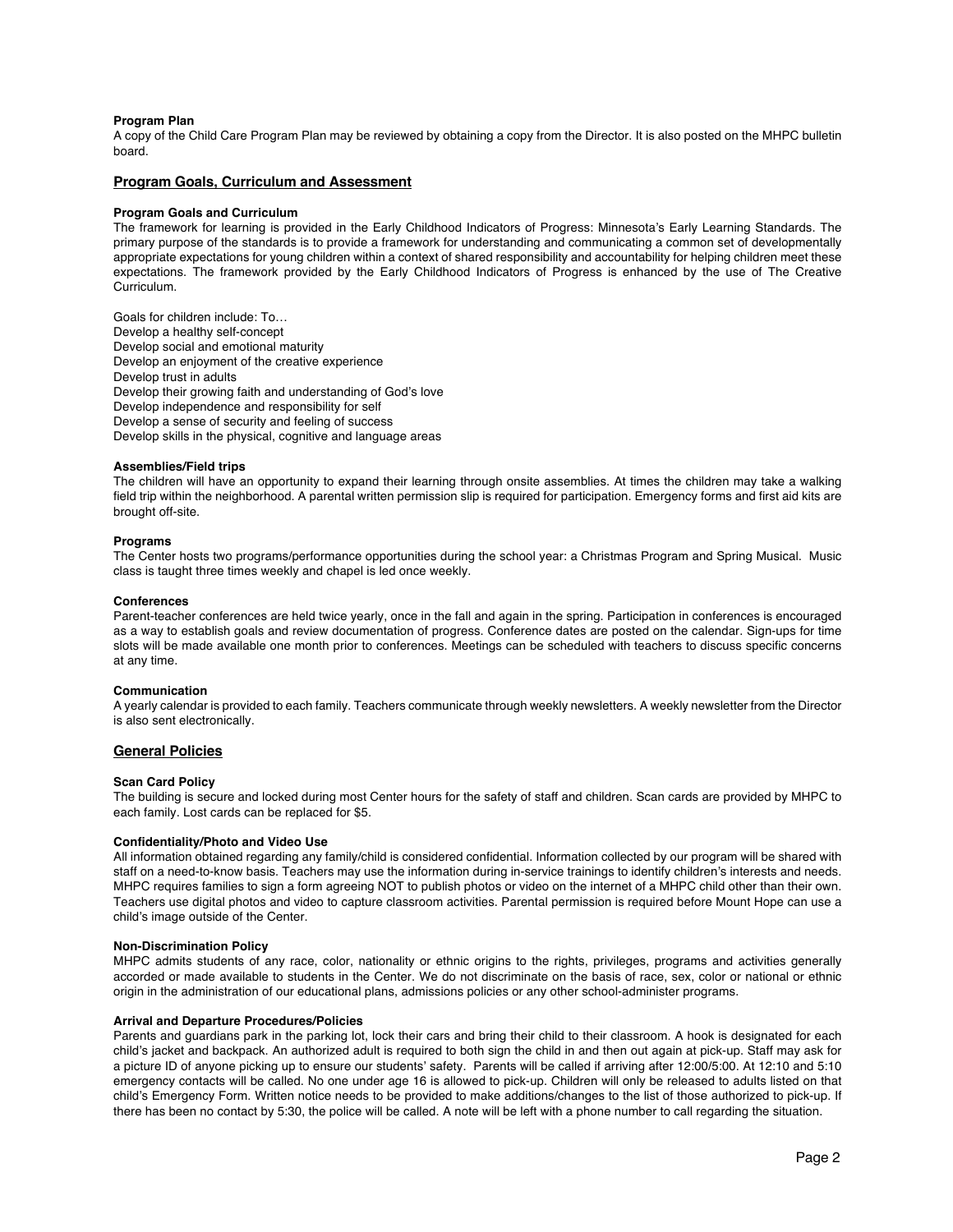### **Attendance Notification Policy**

Please notify the Director or call the office if your child will be absent. State the reason for the absence and the expected duration of the absence. 952 888 5059

# **Technology Usage - Children**

MHPC is pleased to have iPads as learning tools. Educational apps, short videos and music may be used to enhance classroom activities. Teachers will select content that is age-appropriate and supports the educational objectives of the program.

## **Participation in Research, Experimental Procedures or Public Relations**

Written parental permission will be obtained any time a child participates in research, experimental procedures or public relations.

## **Pets**

Prearranged, appropriately chaperoned pet visitations are allowed. All visits must be cleared with the Director. Parents will be told of the visit ahead of time. Any animal bites will be reported to the police department.

#### **Weapons**

MHPC prohibits the possession of firearms or any other dangerous materials while on the premises. Children may not play "violent acts" (swords, guns, etc.).

# **Grievance Procedures**

If problems or concerns arise, please follow the following procedure.

- Address the issue with the person involved first.
- If no resolution can be found, the matter is to be brought to the Director's attention and if needed the Pastor's attention.

If no resolution can be found the matter should be brought to the Governing Board of Mount Hope Lutheran Church.

Abusive behavior and/or threats by parents toward staff, children, or other parents will be cause for immediate termination of care.

# **Special Needs**

Parents have a responsibility to inform the Director when their child has any medical conditions, needs or allergies so appropriate care and support can be provided. If your child has a special need and is (one or more of the following), the family is obligated to share the ISP or IEP with the Center.

\*Eligible for case management through the state and has an Individual Service Plan (ISP)

- \*Receiving services through the local school district and has an Individual Educational Plan (IEP)
- \*Determined by a licensed physician, psychiatrist, or consulting psychologist to have a condition related to physical, social or emotional development

In addition, state licensing regulations require us to develop an Individualized Child Care Program Plan (ICCPP) with the family to assist in meeting the child's needs. This plan must be signed by the Director, shared with staff and reviewed annually to assure necessary modifications. If the special need requires our staff be trained to perform a new skill, the family will assist in arranging the training. It is possible there may be a special need that cannot be met by MHPC. The Center is not equipped to handle all special needs while staffed to the ratio set by Rule 3. If the special need necessitates additional staffing, Mount Hope may not be able to provide care for that family. MHPC staff are a primary referral source for children under age three under IDEA Part C (Individuals with Disabilities Act). We are required to refer a child in our program who has been identified as having developmental concerns or a risk factor that warrants a referral as soon as possible, but in no case more than seven days after identification.

# **Parent Visitation Policy**

Parents are encouraged to visit our program. To allow your child to develop a sense of independence, we suggest not making visits during the first month of attendance. Non-enrolled siblings are not able to attend programming in accordance with Rule 3 MN Statutes. Parents (Legal Guardians) will be allowed access to their child at any time while the child is in care.

# **Nap/Rest Procedures**

Preschool children enrolled in the full day program have nap/rest time daily. Teachers provide a calm and comfortable environment. This includes placing the cots in the same basic area each day and the use of calming music. A child who has completed a nap or rested quietly for 30 minutes is not required to stay on their cot. Clear aisles between cots are maintained. Cots are not stacked when in use. Separate bedding is used for each child. It is sent home weekly for laundering. Shoes are worn in case an emergency evacuation is needed. Children in the morning preschool program are provided with time to play/read quietly. Napping rooms are kept light enough to allow for direct supervision.

# **Clothing and School Bag**

Children should come to school in comfortable clothing appropriate for the season. Athletic soled, closed-toe shoes are to be worn daily. A backpack/bag containing a full change of clothing is needed daily. Appropriate outdoor clothing should be provided and labeled with the child's name.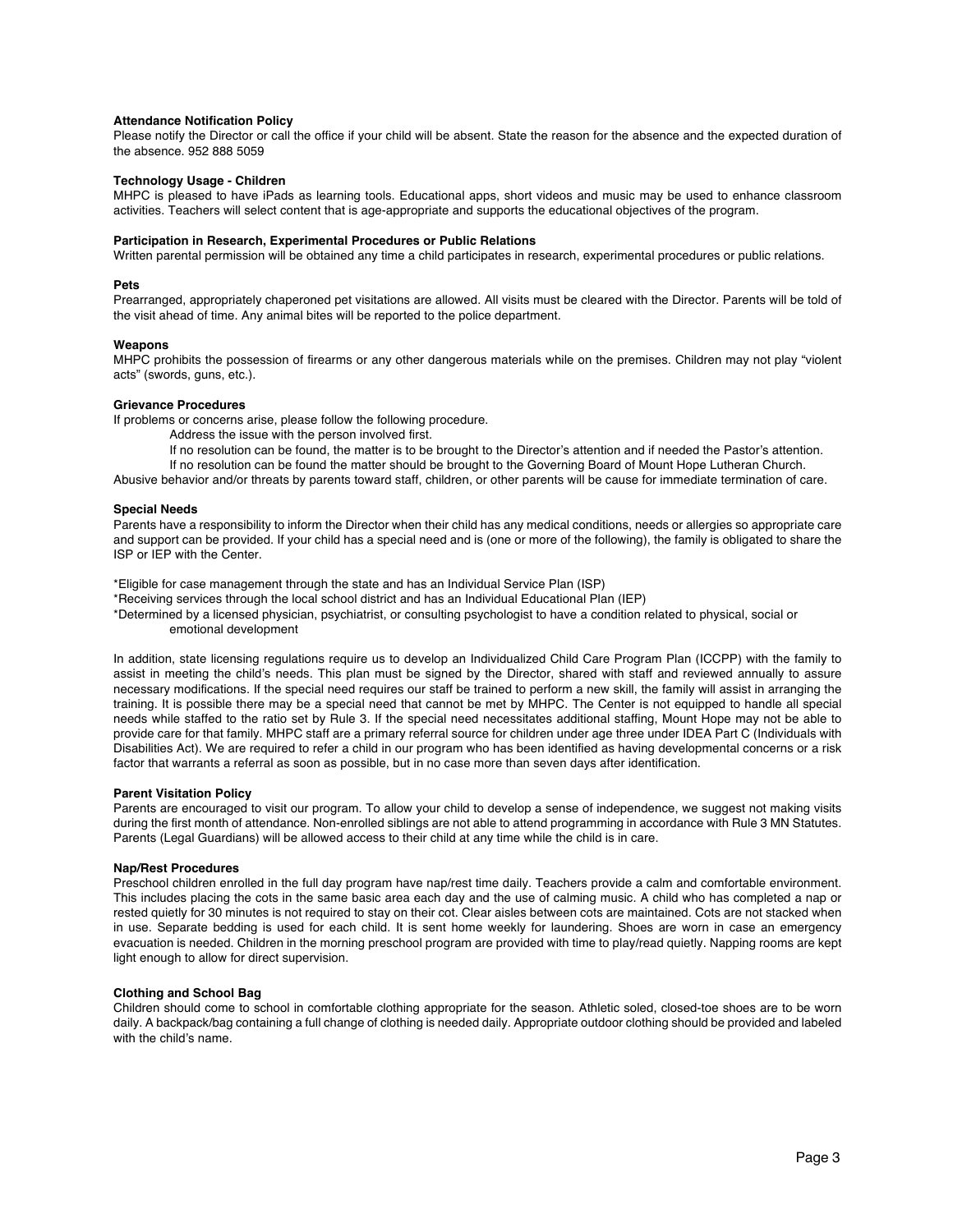# **Suspected Child Abuse / Neglect Procedures**

All staff members at MHPC are required by MN State Law to report any suspected incidents of child abuse or neglect to the authorities. The following policy is mandated by the State of MN for all childcare facilities.

# **What to report**

Maltreatment includes egregious harm, neglect, physical abuse, sexual abuse, substantial child endangerment, threatened injury, and mental injury. For definitions refer to Minnesota Statutes, section 260E.03. Maltreatment must be reported if you have witnesses or *have reason to believe that a child is being or has been maltreated within the last three years.*

# **Who must report**

\*If you work in a licensed facility, you are a "mandated reporter" and are legally required (mandated) to report maltreatment. You *cannot shift the responsibility to your supervisor or to anyone else at your licensed facility. \*In addition, people who are not mandated may voluntarily report maltreatment.*

#### **Where to report**

*\*If you know or suspect that a child is in immediate danger, call 9-1-1.*

\*Reports concerning suspected maltreatment of children, or other violations of Minnesota Statutes or Rules, in facilities licensed by the Minnesota Department of Human Services, should be made to the Licensing Division's Central Intake line at 651 431 6600. \*Incidents of suspected maltreatment of children occurring within a family, in the community, at a family child care program, or in a child foster care home, should be reported to the local county services agency at 612 348 3552 or local law enforcement at 911.

# **When to report**

Mandated reporters must make a report to one of the agencies listed above immediately (as soon as possible, but no longer than 24 *hours).*

#### **Information to report**

A report to any of the above agencies should contain enough information to identify the child involved, any persons responsible for the maltreatment (if known), and the nature and extent of the maltreatment and/or possible licensing violations. For reports concerning suspected maltreatment occurring within a licensed facility, the report should include any actions taken by the facility in response to *the incident.*

#### **Failure to report**

\*A mandated reporter who knows or has reason to believe a child is or has been maltreated and fails to report is quilty of a *misdemeanor.*

\*In addition, a mandated reporter who fails to report serious or recurring maltreatment may be disqualified from a position allowing direct contact with, or access to, persons receiving services from programs, organizations, and/or agencies that are required to have individuals complete a background study by the Department of Human Services as listed in Minnesota Statutes, section 245C.03.

#### **Retaliation prohibited**

*An employer of any mandated reporter is prohibited from retaliating against (getting back at):*

*an employee for making a report in good faith; or*

*a child who is the subject of the report.*

*If an employer retaliates against an employee, the employer may be liable for damages and/or penalties.*

## **Staff training**

The license holder must train all mandated reporters on their reporting responsibilities, according to the training requirements in the statutes and rules governing the licensed program. The license holder must document the provision of this training in individual personnel records, monitor implementation by staff, and ensure that the policy is readily accessible to staff, as specified under *Minnesota Statutes, section 245A.04, subdivision 14.*

#### **Provide policy to parents**

For licensed child care centers, the mandated reporting policy must be provided to parents of all children at the time of enrollment and *must be available upon request. The definition section is optional to provide to parents.*

### **Internal review**

When the facility has reason to know that an internal or external report of alleged or suspected maltreatment has been made, the facility must complete an internal review within 30 calendar days and take corrective action, if necessary, to protect the health and *safety of children in care.*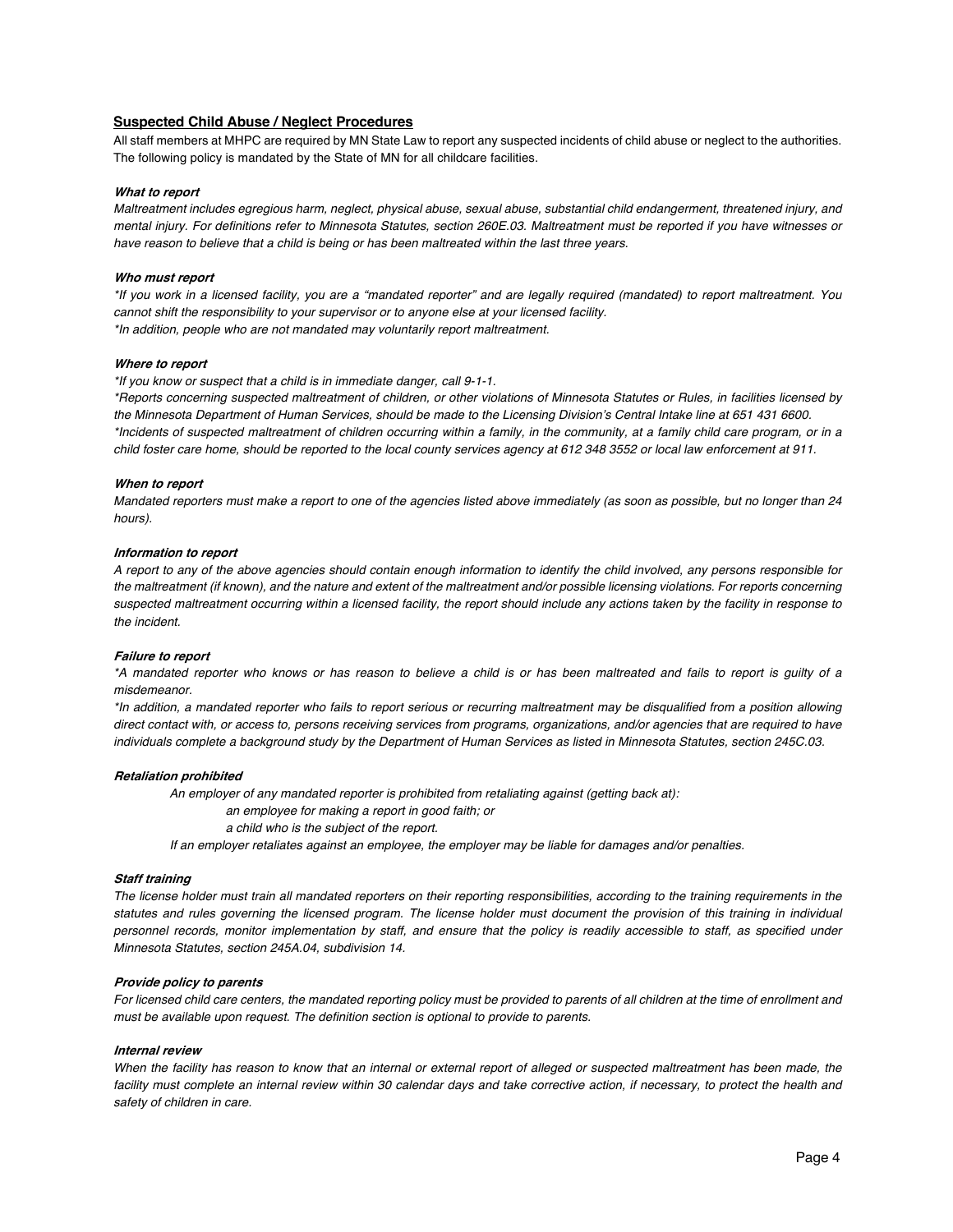*The internal review must include an evaluation of whether:*

*related policies and procedures were followed;*

- *the policies and procedures were adequate;*
- *there is a need for additional staff training;*
- *the reported event is similar to past events with the children or the services involved; and*
- there is a need for corrective action by the license holder to protect the health and safety of children in care.

#### **Primary and Secondary person or position to ensure reviews completed**

The internal review will be completed by the Director. If this individual is involved in the alleged or suspected maltreatment, the Pastor *will be responsible for completing the internal review.*

# **Documentation of internal review**

The facility must document completion of the internal review and make internal reviews accessible to the commissioner immediately *upon the commissioner's request.*

## **Corrective action plan**

Based on the results of the internal review, the license holder must develop, document, and implement a corrective action plan to *correct any current lapses and prevent future lapses in performance by individuals or the license holder.*

# **Registration/Tuition**

#### **Registration Procedures**

A registration form communicating tuition costs and general information about the child is required for enrollment. Registration is complete when the form and registration fee are returned to MHPC and available space is confiirmed by the Director. Registration for the coming school year begins in mid-January and forms are available online or from the office. Church members and currently enrolled families receive priority registration. Registration opens to the public the first Monday in February. The following forms must be returned before the first day of attendance.

Registration form and fee Emergency Information form

Immunization record Health Care Summary (due within 30 days of start)

## **Contract Change Policy**

When a change in a child's contracted hours is needed, a two week notice of the change is required. A contract change form can be requested from the Director. Once the form is received, the parents will receive written notice of an effective date the new schedule can begin, or if the request is unable to be met, the Director will contact the parent in a timely manner to discuss alternate options. If a family wants to hold their child's enrollment over an extended leave (more than two weeks), half tuition can be paid to hold the enrollment until the child's return. Enrollments do not carry over from one school year to the next.

## **Tuition Policies - General**

Tuition rates can be viewed at www.mthopelutheran.org. No adjustments are made for illness, holidays, weather closures, vacations or natural disasters sometimes described legally as "acts of God," such as tornadoes, hurricanes, or earthquakes; major biological events, such as epidemics or pandemics; and other disruptions, such as wars, riots, labor disputes, terrorist activities, or interruption or failure of electricity or communications systems. In the case of a financial emergency, a payment plan must be developed with the Director. Checks should be made payable to Mount Hope and put in the drop box. If a check is returned, the amount of the check is due in cash within one week of the notification. A \$25 service charge will be assessed for all returned checks.

#### **Fee Policy specific to Preschool + Extended Care**

Payments are due on the first scheduled day of the week. A late fee of \$5 per child may be assessed for each day the payment is late. If the payment falls more than a week behind, the child may be suspended from the program until the account is made current. A late fee of \$1/minute will be charged to your account for time spent in care after the Center has closed for the day.

#### **Fee Policy specific to 9:00-12:00 Preschool**

Tuition is due the first attendance day of the month. If tuition is not received by the 5th of the month, a \$10 late fee may be charged to the account. If the monthly fee falls two weeks behind, the child may be suspended from the program until the account is made current. A late fee of \$1/minute/child will be assessed beginning at 12:05.

#### **Scholarship Policy**

MHPC offers a limited number of scholarships. Applications are taken at the beginning of each school year. Families needing a scholarship may contact the Director to fill out an application for assistance. MHPC reserves the right to suspend the scholarship program based on the availability of funds. The maximum scholarship awarded is 50% of the tuition rate.

## **Waiting List Policy**

A wait list is developed when student capacity is reached. A completed registration form is needed to reserve a spot on the list. Written confirmation of the class status will be provided.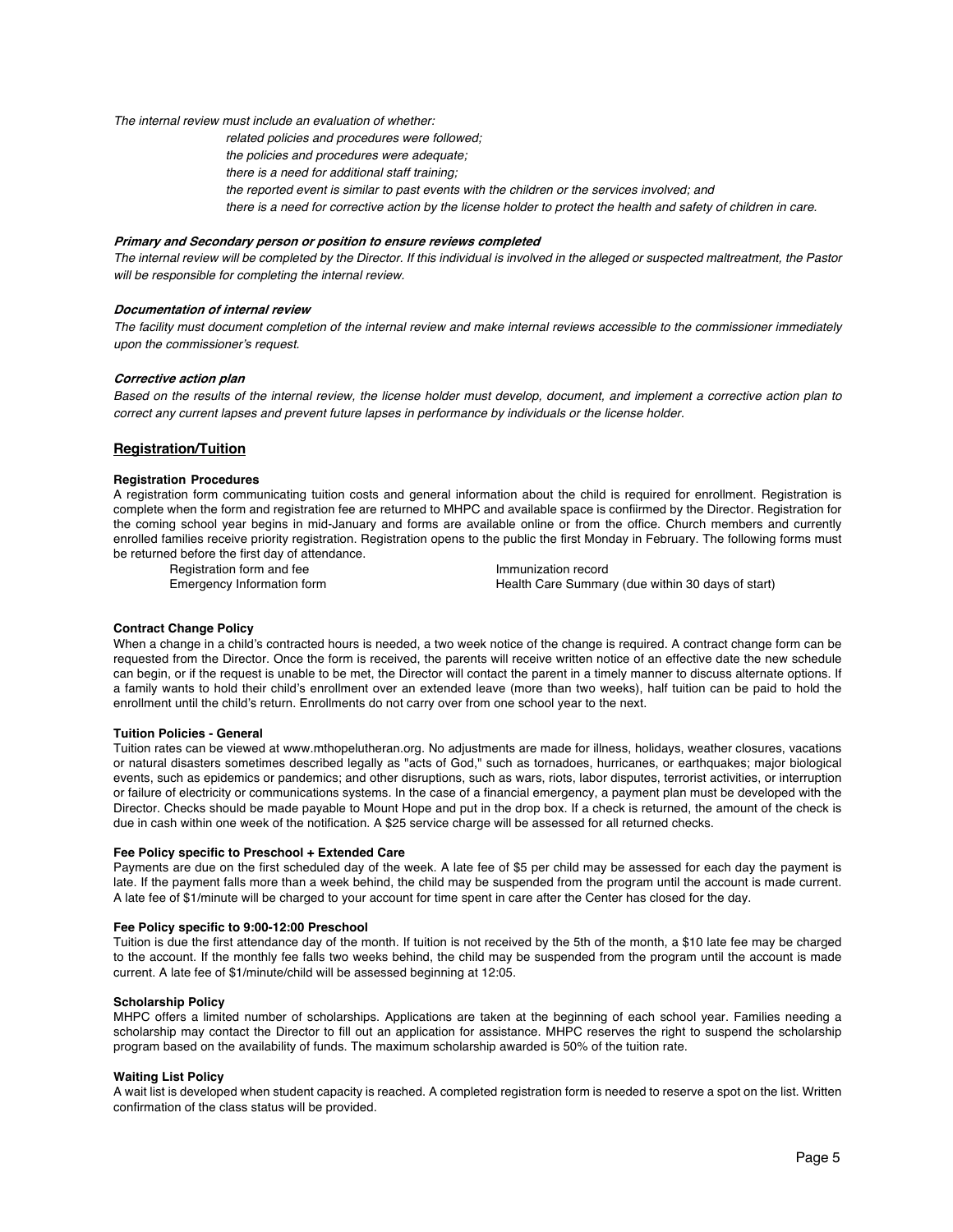#### **Withdrawal**

A written notice of withdrawal from MHPC should be submitted to the Director two weeks prior to the child's last day of attendance.

# **Calendars/Schedules**

## **Hours of Operation**

The Extended Day child care program is open weekdays from 7:00 am-5:00 pm. Preschool classes are held from 9:00 am-12:00 pm.

## **Calendar Year**

A new calendar year begins the day after Labor Day and continues through the following Labor Day. A published yearly calendar is distributed.

### **Calendar Year/Schedule - Preschool Program**

The School year begins the day after Labor Day and ends the Friday before Memorial Day. The Bloomington Public School's district calendar is used when planning other important dates throughout the year. Important dates for the year are posted on the yearly calendar. A summer 9:00-12:00 preschool program is also offered.

# **Holidays**

The Center is closed eleven scheduled days per program year. The Center is closed Thanksgiving (Thursday and Friday), Christmas Eve and Christmas Day, New Year's Day, Good Friday, Memorial Day, Fourth of July, one professional conference day, the Friday before Labor Day and Labor Day. If a holiday falls on a Saturday, it will be observed the Friday prior. If a holiday falls on a Sunday, it will be observed the following Monday. The contracted fee, whether paid weekly or monthly, is to be paid regardless of closed holidays.

#### **Childcare Daily Schedule - Sample Classroom**

| 7:00  | Center opens - Drop offs begin, free play                                                            |
|-------|------------------------------------------------------------------------------------------------------|
| 7:30  | Snack (breakfast items) - available until 8:30 (arrival by 8:15 for food service)                    |
| 8:30  | Classroom free play                                                                                  |
| 9:00  | All children attend preschool (SA childcare during summer months) includes 30min of large motor time |
| 12:00 | Dismissal of morning preschool/pre-kindergarten                                                      |
| 12:15 | Lunch served                                                                                         |
| 12:45 | Nap/rest (prep and 30 minutes of quiet time)                                                         |
| 1:30  | Nap/rest continued / enrichment activities/ free play                                                |
| 2:30  | Large motor time                                                                                     |
| 3:00  | Clean-up and snack                                                                                   |
| 3:20  | Learning centers/ large motor time                                                                   |
| 5:00  | Center closes                                                                                        |

# **Preschool Daily Schedule** - **Sample classroom**

Choice of 2,3,4 or 5 days/week from 9:00-12:00

| $15 \text{ min}$ | Class arrival - wash hands and sign-in                                                    |
|------------------|-------------------------------------------------------------------------------------------|
| 20 min           | Morning meeting - greeting, sharing, weather, calendar and story                          |
| $10 \text{ min}$ | Journal writing                                                                           |
| 60 min           | Centers - art, sensory, imaginative, science, literacy, math, fine motor and small groups |
| $10 \text{ min}$ | Clean-up                                                                                  |
| 20 min           | Bathroom, snack, and story                                                                |
| 30 min           | Large motor - indoors/outdoors                                                            |
| $10 \text{ min}$ | Jesus time                                                                                |
| 5 min            | Dismissal                                                                                 |

#### **Behavior Guidance**

# **Behavior Guidance Policy / Positive Guidance Strategies**

The daily schedule, curriculum plans, classroom assignments and staffing patterns are designed to promote positive and enjoyable learning experiences, including respectful and trusting relationships among adults and children. MHPC staff use positive behavior guidance strategies which ensure each child is provided with a positive model of acceptable behavior tailored to the developmental level of the children the center is licensed to serve. Staff redirect children and groups away from problems toward constructive activity to reduce conflict. The goal is to protect the safety of children and staff and provide immediate and directly-related consequences for a child's unacceptable behavior.

# **Prohibited Actions**

Teaching staff are never to use corporal punishment. Corporal punishment includes, but is not limited to, rough handling, shoving, hair or ear pulling, shaking, slapping, kicking, biting, pinching, hitting and spanking. Staff are prohibited from subjecting children to emotional abuse. Emotional abuse includes, but is not limited to, name calling, ostracism, shaming, making derogatory remarks about the child or the child's family, and using language that threatens, humiliates or frightens the child. Children are not to be separated from the group except as noted below. Children will not be punished for lapses in toilet habits. Staff are prohibited from withholding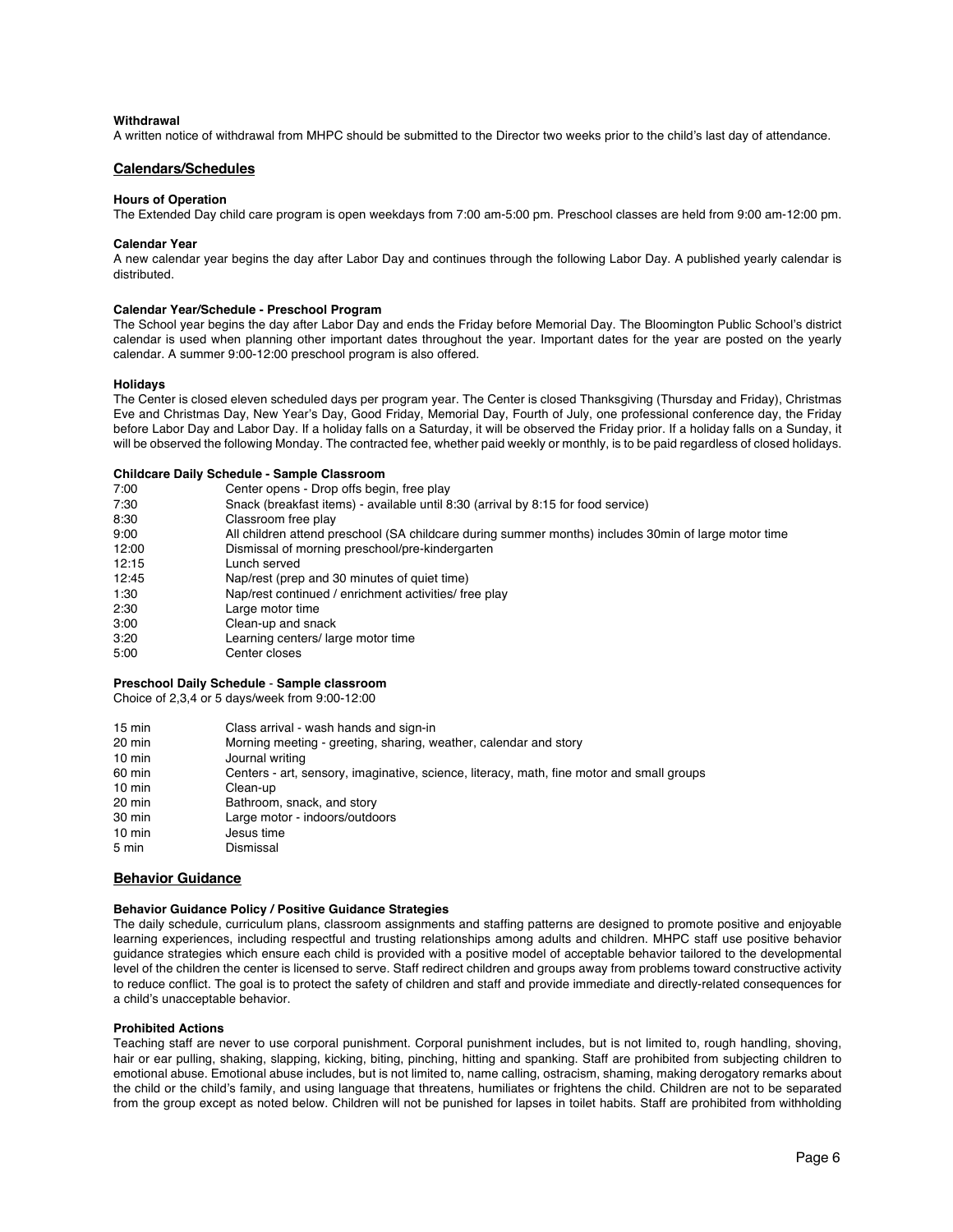light, warmth, clothing, or medical care as a punishment for unacceptable behavior. They are prohibited from the use of physical restraint other than to physically hold a child when containment is necessary to protect a child or others from harm. Use of mechanical restraints is prohibited.

#### **Separation/Separation Report**

A child will not be separated from the group unless his or her behavior threatens their own well-being or that of the other children or staff. Other methods of less intrusive behavior guidance will be utilized, and only if they prove ineffective will the child be separated from the group. When separation is necessary, the child will remain within an unenclosed part of the classroom where the child can be seen and heard by a staff person. The child will be welcomed back to the group as soon as the unacceptable behavior has stopped.

All separations from the group are noted in a daily log and include the following: the child's name, staff person's name, the date and time, information indicating the other behavior guidance methods used to guide the child's behavior, and how the behavior continued to threaten the well-being of the child or the other children. If a child is separated from the group three or more times in one day, their parents will be contacted and that notification will be noted on the log. If a child is separated five or more times in one week, or eight times or more in two weeks, the procedures described in the Persistent Unacceptable Behavior section are followed.

#### **Persistent Unacceptable Behavior/Behavior Plan**

Persistent unacceptable behavior requires an increased amount of staff guidance and time. If the staff determines a child's continued unacceptable behavior to meet the definition of persistent, the staff will continue to observe and record the behavior of the child. They will document each incident of unacceptable behavior along with the staff response. A plan will be developed to address the documented behaviors(s) in consultation with the child's parents, and with other staff and professionals when appropriate. The plan will include the use of positive behavior guidance strategies and will not include prohibited actions. A time frame for review and assessment of the plan's effectiveness will be included in the plan.

#### **Removal from Program Policy**

If following the development and implementation of a Behavior Plan to reduce/eliminate a persistent unacceptable behavior, the need for additional staff and time continues, removal from the program could result. The Director will assist the family in locating a program that best meets the needs of the child when possible.

If physical harm has occurred to a classmate or staff person, parents may be directed to and must remove the child from the Center for the day. MHPC reserves the right to take immediate action of a suspension if the safety of anyone at the Center is severely compromised.

A student may be removed from the program if lapses in toilet training create a situation where the teacher's attention is frequently diverted. The child will be welcomed back when fully toilet trained.

Parental/family representative hostility, the use of profane language, and/or verbal or physical threats or abuse toward staff or other adults or children in the Center may result in immediate removal of that parent/family representative's child(ren) from the program.

## **Food**

Please advise the school at the time of enrollment of any food allergies or dietary modification requests.

#### **Lunch**

Lunch provides children with one third of their daily nutritional needs as specified by the US Dept. of Agriculture, Food and Nutrition Service. A catered hot lunch is delivered to the Center daily. At least one employee of MHPC will be a MN Dept. of Health Certified Food Protection Manager.

#### **Snacks**

MHPC will prepare three nutritious snacks throughout the day. (breakfast, am preschool, afternoon) Snacks will include two of the following components:

Fluid milk 1/2 C<br>
Uuice, fruit or vegetable 1/2 C Meat or meat alternative (protein) 1/2 C Bread, bread alternative or cereal 1/2 C

#### **Food Service** - **General**

Procedures laid out by the Department of Health will be followed. Hands are washed and gloved. Safe food holding and serving temperatures are maintained. All food service trays and utensils are washed and sanitized. All health and safety logs are maintained.

#### **Water**

Drinking water served in single service cups is available to the children throughout the day.

#### **Food from Home**

Lunches brought from home must meet the USDA food standards - requirements available from the office. Milk substitutes must meet dairy milk nutritional values unless doctor ordered.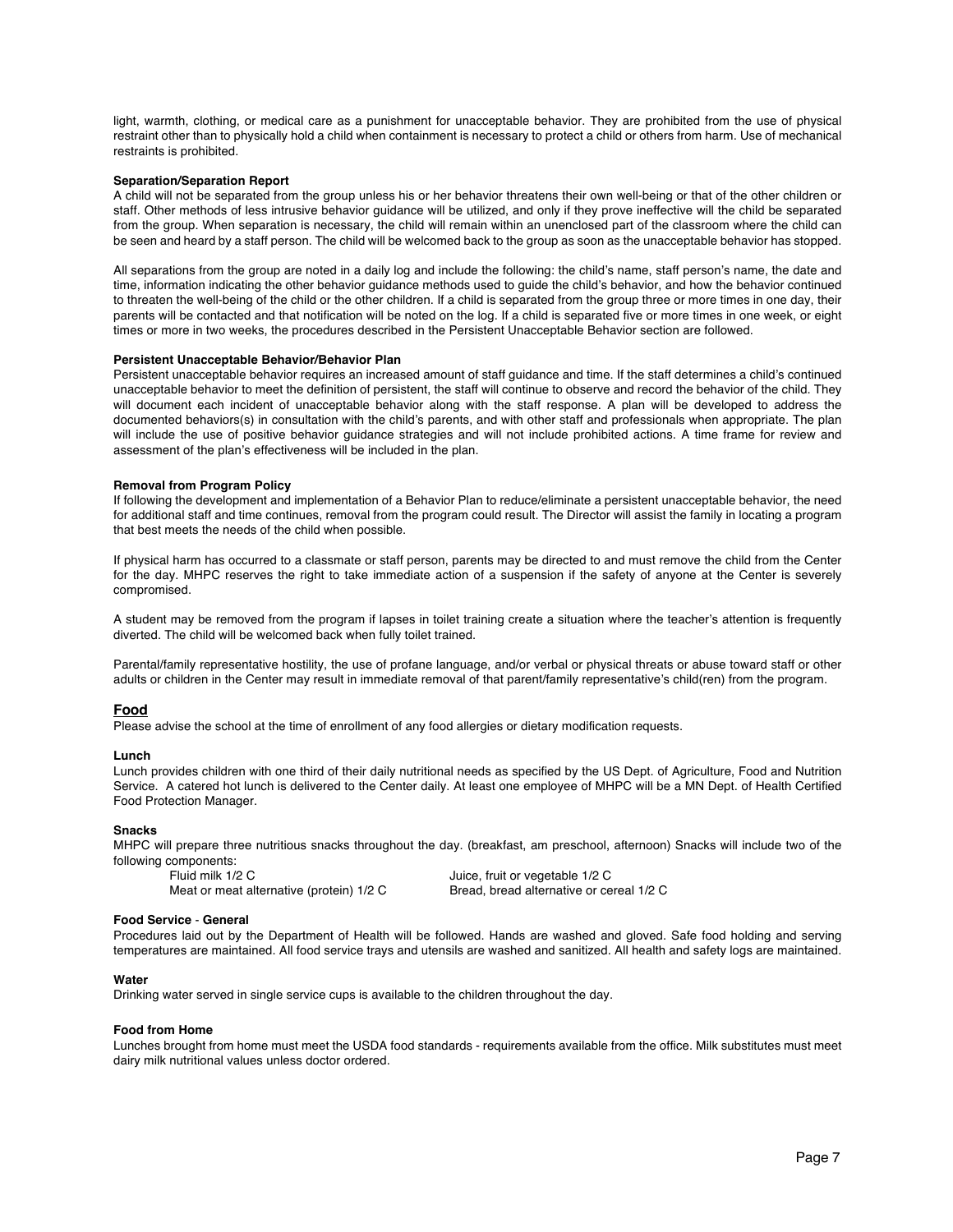### **Birthday treats**

A store-bought treat may be brought to school to celebrate birthdays.

# **Health Related Policies**

## **Outdoor Play**

MHPC staff will use the following criteria when determining whether to play outdoors: The temperature is above 10 degrees F (wind chill considered). The children are able to move through the snow with ease. No ice hazards are present. All students have weather appropriate clothing. Excessive heat advisories and warnings are heeded.

# **Accident/Injury Reports**

If a child receives an injury that requires first aid, a staff member will complete an Accident/Injury report form, which includes a description of the event/injury and what action was taken. The parent will receive a copy of the report form, and a signed copy will be kept in the child's file. Serious injuries requiring a doctor's treatment or the death of a child will be reported to the DHS within 24 hours.

#### **Attendance**

If your child will not be in attendance, contact Mount Hope and state the reason for the absence. The Center is required to document illnesses and report communicable diseases.

### **Contagious/Communicable Diseases**

Parents will be notified by either email or posting of a reporting of a contagious illness at the Center. When a child attending the Center has been medically diagnosed with a reportable communicable disease, the Director will notify the DHS, our visiting nurse and all appropriate health authorities and follow their recommendations to provide information to parents of all exposed children. The Center will notify parents of exposed children on the same day or within 24 hours of confirmed diagnosis. MHPC will contact our health consultant at Health Consultants for Child Care 952 472 3915 regarding all reportable diseases.

### **Hand-washing Policy**

Staff members and children are taught hand-washing procedures and are periodically monitored. Hand washing is required by all staff, volunteers, and children when it would reduce the risk of transmission of infectious diseases to themselves and others. Children will wash independently or with staff assistance. Children and adults will wash their hands on arrival for the day, after using the toilet, after handling bodily fluids, before preparing, serving or eating food, and after playing in water/moist substances shared by two or more people.

#### **Health Consultant Service**

MHPC receives health consultation services from Health Consultants for Child Care. 952 472 3915

# **Health Records**

Two health record forms are required for enrollment.

Immunization record - A record of the dates and vaccinations given must be recorded and on file by the first day of attendance. The record is to be updated as the child receives additional immunizations.

Health Summary - The information must include the date of the child's most recent physical exam and be signed by the child's licensed health care provider. This form is due within 30 days of the first day of attendance.

A new Health Summary is required when a child moves from the preschool age group to school age (at the start of Kindergarten).

# **Illnesses - Exclusion of Ill Children**

The Department of Human Services requires the exclusion of a child with an illness that the Commissioner of Health determines to be contagious and a physician determines a child has not had sufficient treatment to reduce the health risks to others. A child with any of the following conditions must be excluded:

- 1) with chicken pox until the child is no longer infectious or until the lesions are crusted over
- 2) who has vomited one or more times since admission that day or in the 24 hours prior to attendance
- 3) who has had two or more abnormally loose stools since admission that day or within the 24 hours prior to attendance
- 4) who has contagious conjunctivitis or pus draining from the eye
- 5) who has a bacterial infection such as streptococcal pharyngitis or impetigo and has not completes 24 hours of antimicrobial therapy
- 6) who has unexplained lethargy
- 7) who has lice, ringworm, or scabies that is untreated and contagious to others
- 8) who has a 100 degree Fahrenheit or higher axillary temperature of undiagnosed origin before fever reducing medication is given, or has had a 100 degree Fahrenheit or higher axillary temperature within the 24 hours prior to attendance
- 9) who has an undiagnosed rash or a rash attributable to a contagious illness or condition
- 10) who has significant respiratory distress
- 11) who is not able to participate in child care program activities with reasonable comfort
- 12) who requires more care than the program staff can provide without compromising the health and safety of other children in care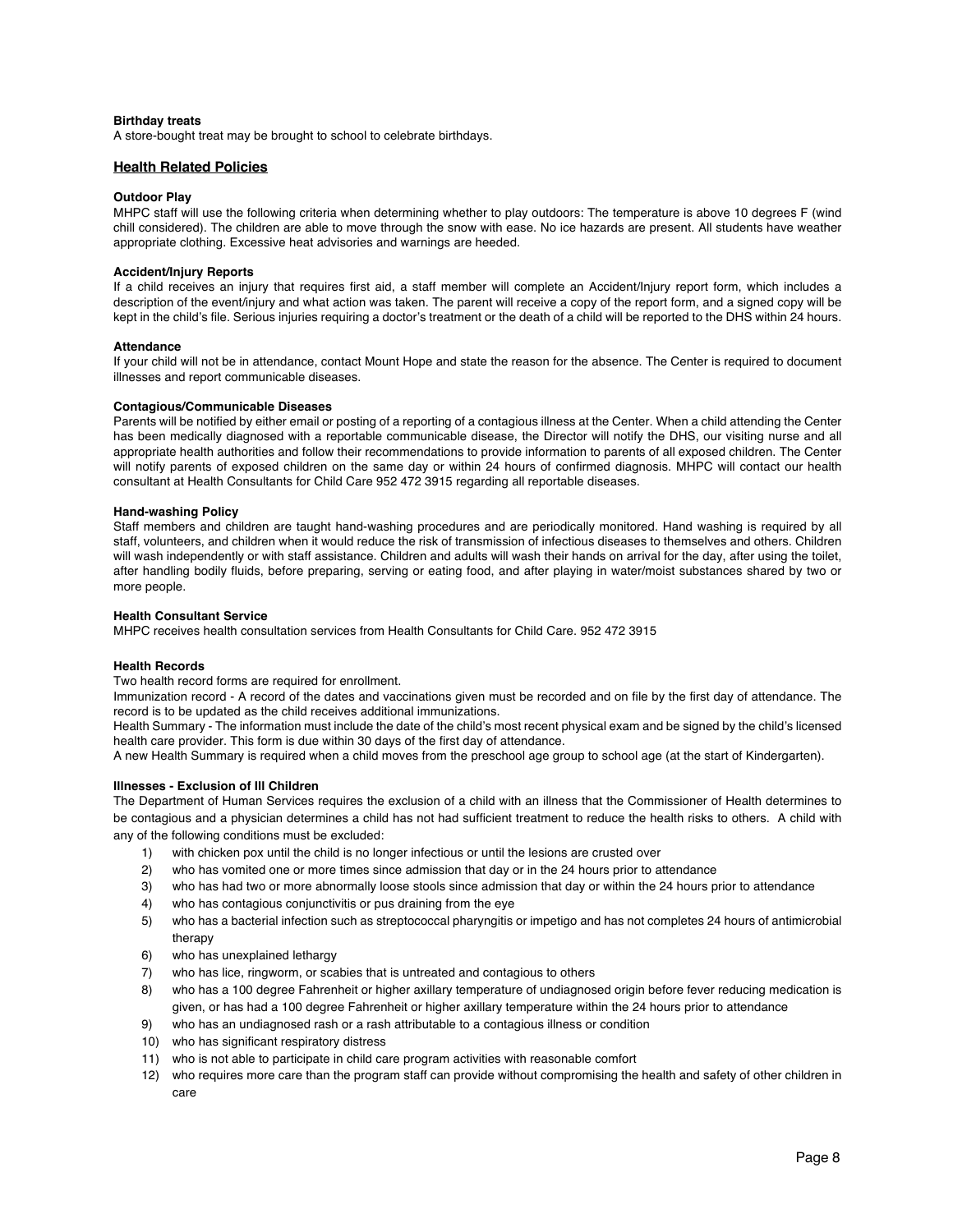# **Medication - Over-the-Counter (including sunscreen/insect repellant)**

The Center can dispense over-the-counter medication with written permission from the parent or guardian along with written directions from a licensed health care provider. A log will be maintained of each dose of an over-the-counter medication given, including the date, time and dosage, and kept in the child's file. Products such as sunscreen require only a parent's permission. These products must be used according to the manufacturer's instructions. Specific written instructions from a licensed physician are needed to deviate from the manufacturer's instructions or if a medication or medication product is to be used with a child whose age is listed as needing to consult a physician. Outdated medications/medication products will not be dispensed. All medications must have a legible label. All medication products/medications must be in non-aerosol form. Containers must be labeled with the child's first and last name and date. Empty containers will be returned to the parents. Children are to arrive for the day with sunscreen/insect repellant already applied if desired. During the summer months, sunscreen will be reapplied as directed on children in the extended care program. At this time the Center does not use insect repellant. Staff will wear new gloves for each child when applying sunscreen.

#### **Medication - Prescription and Long-term Over-the-counter**

Prescription medication can be administered with written parental permission (Administration of Medication form) and written physician instructions (prescription label). A log will be maintained of each dose given, including the date, time and dosage, and kept in the child's file. For medications to be given long-term, an Individual Child Care Program Plan signed by the Director and shared with the staff will be needed along with the prescription label from a licensed health professional. This includes "as needed" over-the-counter medication such as acetaminophen and ibuprofen used for febrile seizures. See Special Needs.

#### **Allergy Information/Dietary Restrictions**

Information regarding food allergies is posted in each classroom and the kitchen. Children with allergies need an Individual Child Care Program Plan form on file along with documentation/direction from their licensed health care provider prior to the first day of school. Forms are available from the Director and many physicians provide their own. All staff caring for the child are informed of the allergy. Dietary modifications require only written parent/guardian permission if nutrition guidelines are met.

#### **Care of Ill or Injured Children (including emergency situations)**

If a child becomes ill or injured while at the Center, they will be separated from the other children under the supervision of a staff member. Parents will be contacted via phone to pick up the child immediately. If delays occur when trying to contact parents, emergency contacts will be called. The child will be monitored and provided comfort according to the program procedures. If the staff deem necessary, the child's health care provider or 911 may be contacted. MHPC does not care for ill children, therefore, each family must make other arrangements for their child when they are ill. Children will be allowed to return to school after 24 hours have passed without fever, vomiting, or diarrhea (not assisted by medication).

# **Emergencies Policies and Procedures**

#### **Emergency Forms**

Teachers carry a binder containing each child's emergency form with them at all times. Emergency forms are also located in a binder in the office and each child's can be found in their file.

## **School Closings**

In the event that Bloomington Public Schools close due to severe/winter weather, MHPC's 9:00-12:00 Preschool program will be closed. The extended day program will be closed at the Director's discretion based on the availability of staff. Mount Hope may also need to close due to a force of nature event. Emails, posting on KSTP, and potentially phone calls will be used to notify families of closures. If the Center needs to close early, an email and phone call will be used to notify parents.

#### **Missing Child**

If a child is missing, all onsite staff will be notified. Immediate attempts will be made to locate the child. If the child is not found within five minutes, the police and parents will be notified in that order.

# **First Aid and Care of Injured Child/First Aid/CPR classes/Abusive Head Trauma training**

All staff working directly with children are required to maintain current certifications in Pediatric First Aid and Infant, Child and Adult CPR which will include managing a blocked airway and rescue breathing. In addition all staff receive the required training on prevention of Abusive Head Trauma each year. In the event of an emergency at the Center, trained staff will administer appropriate first aid. 911 will be contacted if necessary, and emergency medical service will transport the child to a medical facility if needed. A parent will be notified as soon as possible. All classrooms have a complete first aid kit.

#### **Winter Weather Emergency**

In the event of a major winter weather event, parents will be notified of the Center closing on Channel 5 news and via email. If closing during the day becomes necessary, parents will be emailed and called. Emergency contacts be used if needed. Food and bedding are available in the case of an emergency overnight stay. At least one staff member will remain until all children are picked up. The 9:00-12:00 program will be closed if Bloomington Public Schools are closed. The Center will close at the discretion of the Director based on the safety and ability the staff to travel.

**Tornado/Severe Weather Emergency**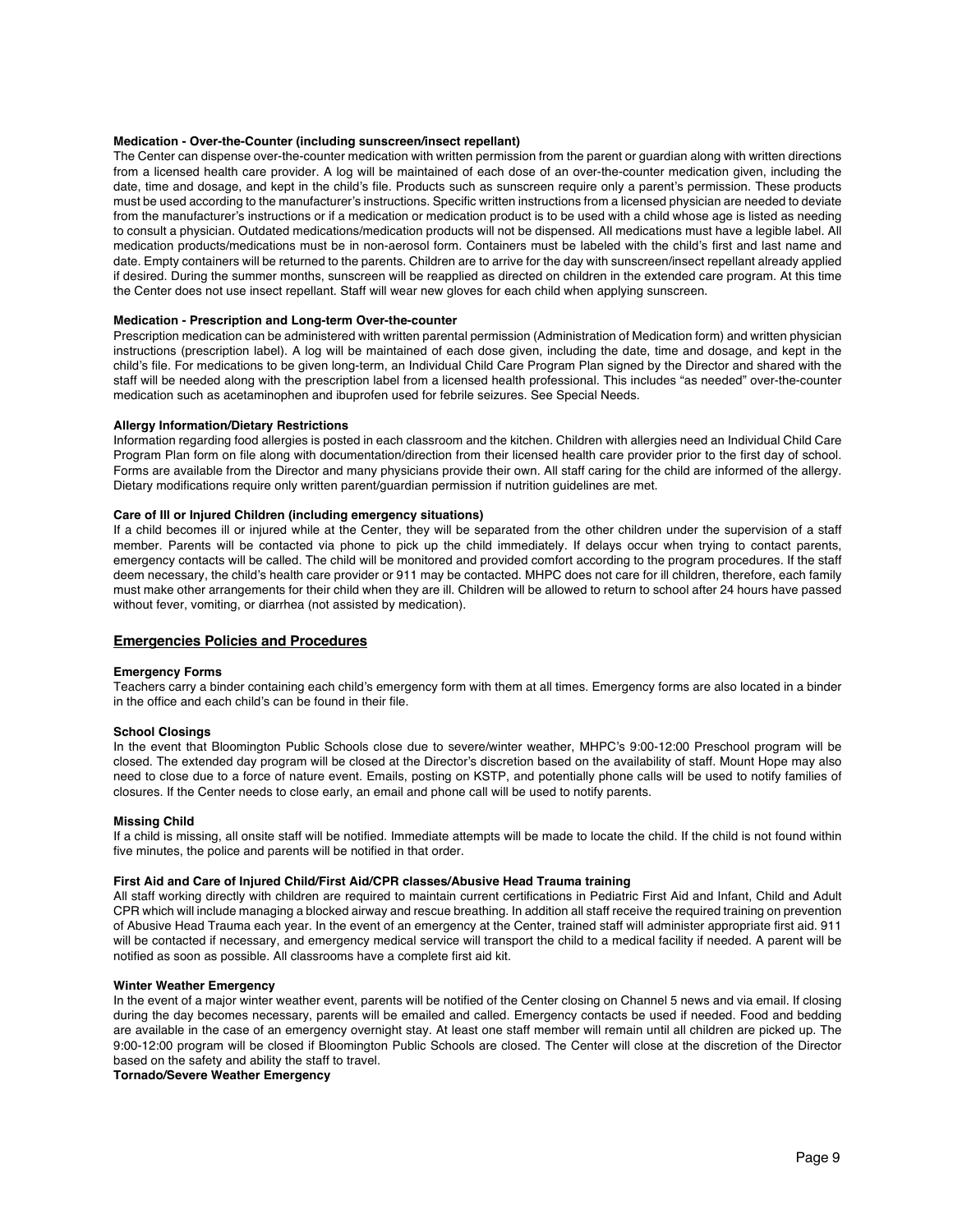When weather conditions indicate the possibility of a tornado or severe storm, the staff will monitor for watches and warnings. In the case of sirens/warnings, staff will take children to shelter areas. All required items will be taken with to the shelter and remain there until an "all clear" is given. Tornado/severe weather drills are held monthly from April to September and logged.

## **Emergency Management Policies**

MHPC will follow the guidelines in the Emergency Planning and Procedures Guide for Schools, provided by the MN Department of Public Safety for procedures regarding lockdowns, intruders, bomb threats and weapons.

# **Fire Emergencies**

Fire safety procedures are posted in each classroom and evacuations are practiced once a month. Attendance sheets, Emergency Forms and the first aid kits will be taken with during any evacuation. Staff are trained in the use of fire extinguishers. In the case of an evacuation, no one will return to the building until given the "all-clear" from law enforcement/fire department. A report must be made to the DHS within 48 hours of a fire at the Center.

# **Evacuation (Off-site)**

Applewood Pointe (10650 Beard Ave.) will be used as our primary evacuation site.

# **Pandemic Planning**

Upon request, the license holder will cooperate with state and local government disaster planning agencies working to prepare for or react to emergencies presented by a pandemic outbreak.

# **Safety and injury Prevention Policies**

# **Accident Prevention and Site Safety**

The environment is arranged to be safe. Hazardous and potentially toxic substances are kept out children's reach. Surfaces are covered with non-toxic substances and all room furnishings are appropriate for children. Traffic areas are a high priority for snow removal. The facility is checked daily for hazards. When appropriate, proper accident prevention and safety procedures are taught to children.

# **Burns and Electrical Injury Prevention**

Staff are able to shut down the power in the building in case of electrocution. (fuse box located in Center hallway) Hot water from hand-washing sinks is set no higher than 120 degrees Fahrenheit. Children are not allowed in the kitchen. Food temperatures are monitored prior to service. Microwaves are not accessible to children. Hot liquids are not be brought into areas with children. Protective covers are used in electrical outlets, unless they are self-blocking. Electrical cords are kept out of children's reach. Smoking is not allowed onsite.

## **Pedestrian Injuries**

Children are closely supervised when walking near any traffic. Traffic signs are followed.

#### **Play Space Safety - Outdoors**

Play area surfaces are maintained. Children are educated on the safe use of equipment. Staff position themselves so they can supervise the children in all areas of the play space.

#### **Poison Prevention**

Separate storage areas, inaccessible to children, are provided for each of the following: Art in loft and upper classroom cabinets, Cleaning products in janitor's closet and upper classroom cabinets, Medicine in upper cabinet of the Purple room and refrigerator when needed. All cleaning fluids are kept in their original containers with labels intact. Aerosol sprays are not be used. Plants are nontoxic and labeled. Spilled cleaning liquids are promptly cleaned up. Non-toxic, lead-free paint is used. The number for Poison Control is posted in each classroom.

## **Prevention of Choking, Aspiration, Suffocation and Drowning**

Children are not be given food items that are obvious choking threats, i.e. gummy bears, hard candy, gum, tootsie rolls. All staff providing direct supervision are trained in First Aid/Choking/CPR for infants and children. Toy sizes are age appropriate. Children are supervised near water (sensory tables, toilets). Plastic bags are stored out of children's reach. Children are taught to keep toys out of their mouths.

#### **Prevention of Other Injuries**

Tables have rounded corners or be cushioned. Toys/equipment are repaired when needed. Overexposure to the sun/heat is prevented through the use of hats, clothing, sunscreen, and shade. Children are protected from biting insects through the use of screens, insect repellant (parent provided and permission documented), keeping shoes on unless in water play. Aerosol sprays are not used. Cabinets